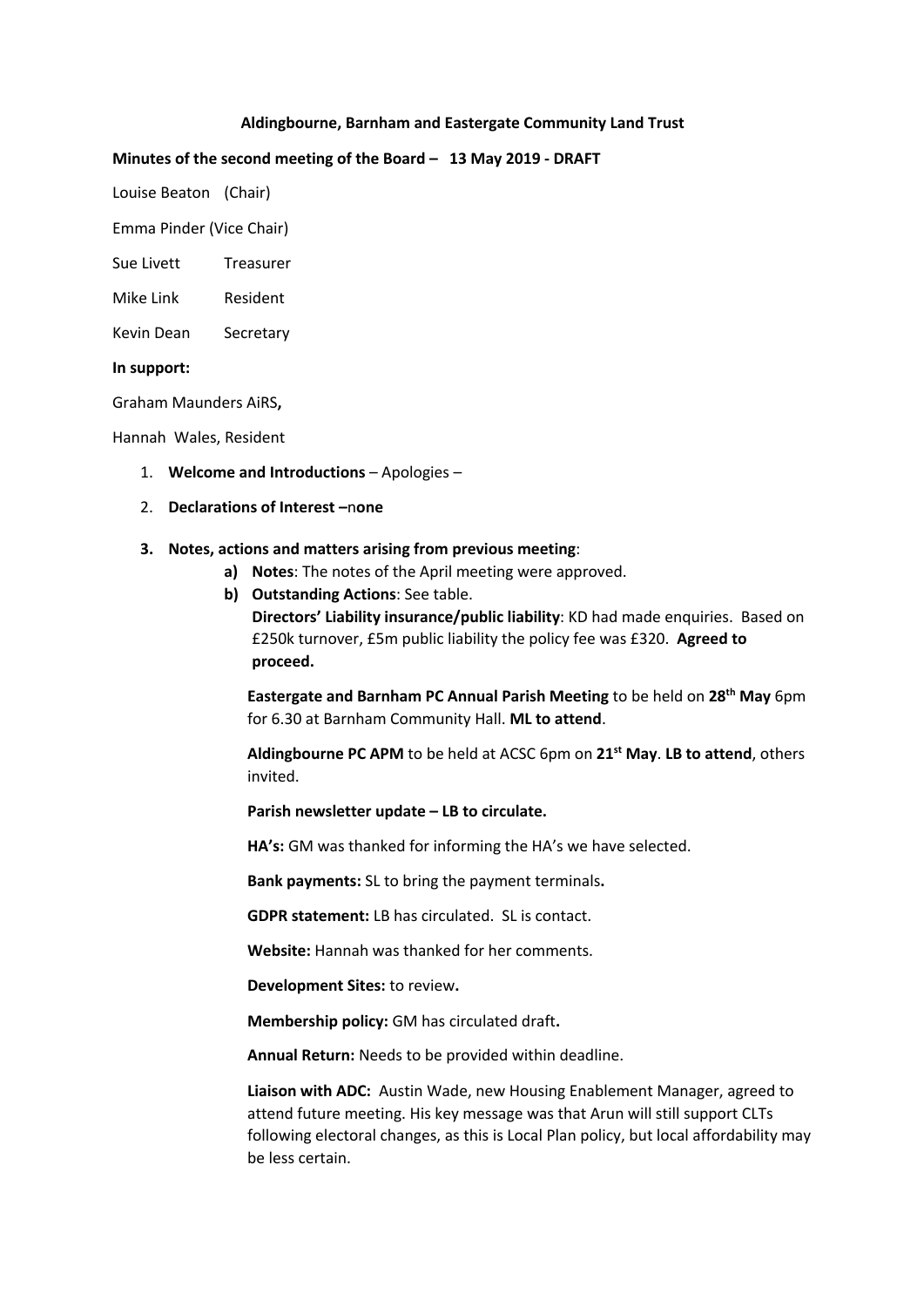- **c) Matters Arising**: there have been some changes on ADC following the local elections. **We need to establish who the new portfolio holder for housing** will be.
- **4. Financial Report :** No recent transactions. ADC are covering the Housing Needs Survey £7.6K, check if Arun DC would accept direct invoice. We will pay, and then be reimbursed. 50% due when it goes live, 50% upon final report**. LB to clarify payment arrangements and total amount.**

## **5. Housing Needs Survey - publicity**

- **A draft press release had been circulated**: Wording re development to be adjusted to refer to "some of these homes". AirS to also provide comment.
- **An email** address had been set up: infoabeclt@gmail.com. Monitoring the e mail: we hope Joanne may help with this – we have all have the password – but it won't be public until early June.
- **Website**: This is now live. **LB to Check whether she has received an e mail re payment for the domain**. The aim is to move our site away from the Parish Council, with a link. Agreed Hannah & 1 other will be able to edit. Our thanks to Maureen for developing the site. LB to confirm the web address. There may be a new Aldingbourne local website for events/news, etc.
- **Social media**: SL set them up, **SL to share passwords**. HW suggested we may need to consider Instagram. Need to get more material on to twitter & fb. **If all can share from our fb page to our groups/friends this will increase interest/follows**. Can consider boosting posts, can choose audience we wish to target. **Agreed to spend £20 for boosting the housing needs survey.**

FB strategy needs to include posting to local groups, eg, Eastergate Hall, Bognor Regis Matters. **LB to check with Lindy if we can get list of local groups via parish council**. Target audience: landowners, young families & single people. Often parents of young people do research and seek housing opportunities for their children. **SL to confirm FB & twitter addresses**.

- **Distribution:** Survey cannot go out until approx. 20 June as needs to be ratified by Barnham and Eastergate PC. Re-drafted letter from GM agreed. **LB to check re logos, signatures, sign off from parish councils. We can start putting out posts on fb and twitter/schedule now** to let people know the survey is coming out (HW). ML to remind Barnham & Eastergate Parish Council we look forward to their support. **ML and LB to brief parish councils on promoting the Survey.**
- **Format**: The Survey is in paper format. Aiming for 25-30% response rate.
- **LB to send SL info to forward to Spirit FM**. Include Bersted Focus (HW), Bognor Post (SL). Check deadlines for Arun Times & Chichester Initiatives: LB to ask Austin at ADC.
- **LB to redraft press release as a letter to go to local schools** to ask people to watch out for the Survey. **EP to confirm numbers for Eastergate & Aldingbourne schools**. Chichester College printing quote to be obtained (HW). SL to confirm cost price for doing print run.
- **Posters in local shops and community spaces**: **HW to identify images** for use on poster. Ask HA's if any images we could use (EP). **SL to arrange design** (will need approx.30).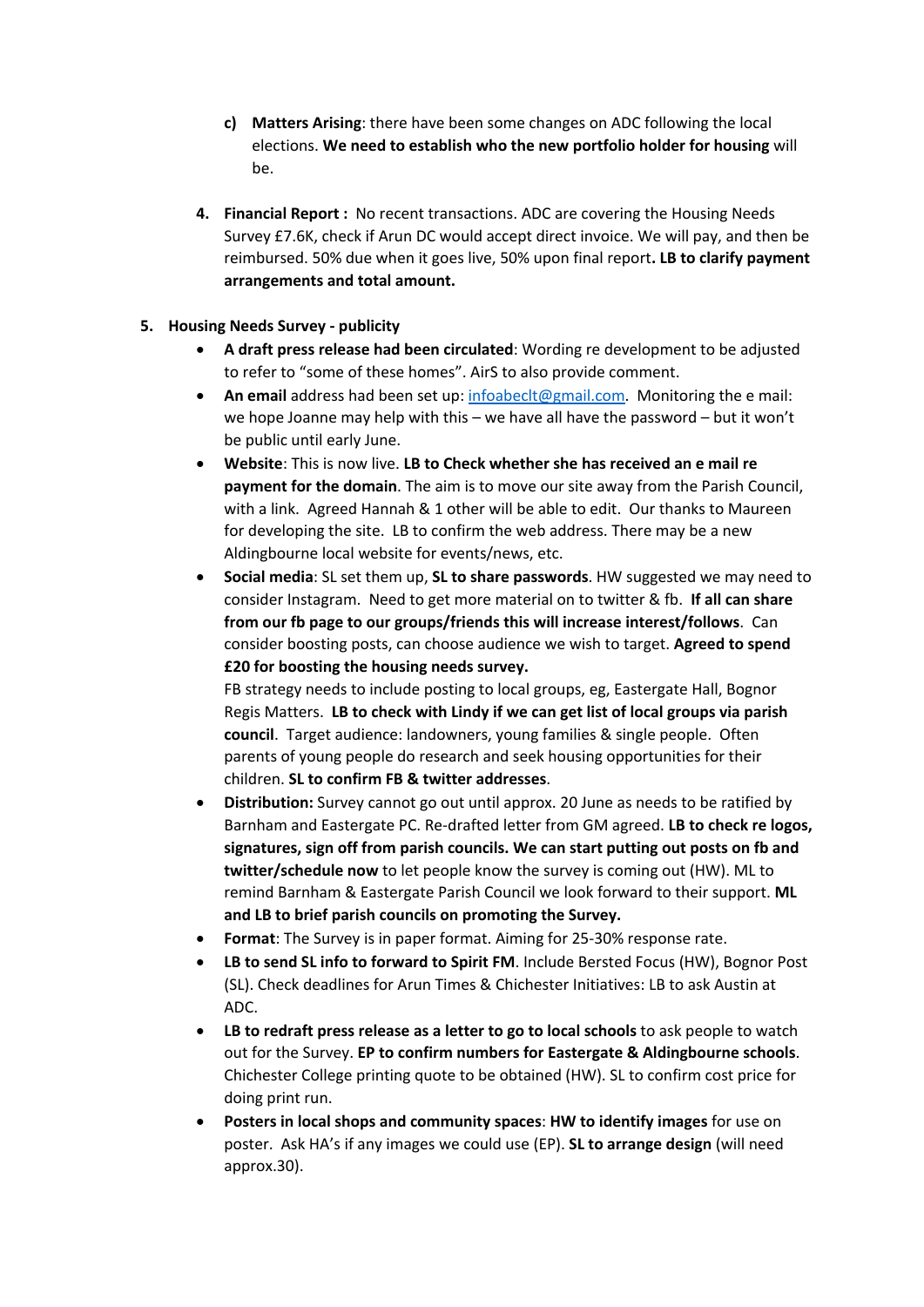- To agree timescales for final publicity at next meeting.
- **Survey results**: Looking at September for delivery of Survey and sharing info with community.

## **6. Selection of Partner HA's.**

CLT needs to develop and maintain relationship with our chosen partners. The type of development is likely to guide which partner will work with us on selected sites and we need to explore this further with the HA's. **Agreed LB to invite Carl to catch up with us if Astor are in the area. EP to contact Stephen at Saxon Weald:** Aim is to clarify size of developments we work on with each and our reasoning in selection, to ask them for any info they may need from us and an outline of processes, mapping & maintaining contact. Explore under 15 units, exception sites, neighbourhood plan sites being with Saxon Weald and Section 106 sites, which will require more finance and potentially larger, with Astor.

## **7. Draft Delivery Action Plan – and Business Plan preparation.**

GM circulated framework. Requires info on values, refer to Nolan principles. **To be included on next agenda. ML & KD will develop the business plan.** Info from Survey may lead to further funding opportunities.

8. **Development Opportunities – update on ANDP and current opportunities.**  No further updates.

## **9. Any other business**

- **a) Policies**: GM had circulated. Include on next agenda. **EP to look at Equality & Diversity Policy. Conflict of Interest – SL to provide draft.**
- b) **Review of our accounts** needs to be signed off by September. For period ending March 2019. **LB to ask PM if he has spoken to his contact**.
- c) **Leaflet update**: **EP to liaise with HW**. May encourage people to join. 4,000 needed for Survey. Need to factor in some extras (200) for our own purposes.
- 10. **Confirmation of Dates of Next Meetings**: Monday 10<sup>th</sup> June (apols GM), 8<sup>th</sup> July, 9<sup>th</sup> September.

#### **Outstanding Actions from previous meetings**

## **14th May 2018**

| Item | <b>Action</b>                                                                                 | Bv<br>who | By when   | Comment                                                                                    |
|------|-----------------------------------------------------------------------------------------------|-----------|-----------|--------------------------------------------------------------------------------------------|
| 4.   | Chase Barnham and Eastergate PCs<br>for a reply to the invitation to send<br>a representative | <b>MB</b> | Immediate | ML and EP to attend B and E PC<br>APM on 28 <sup>th</sup> May to encourage<br>appointment. |

#### **11th June 2018**

| Item | <b>Action</b> | Bv  | Bv   | Comment |
|------|---------------|-----|------|---------|
|      |               | who | when |         |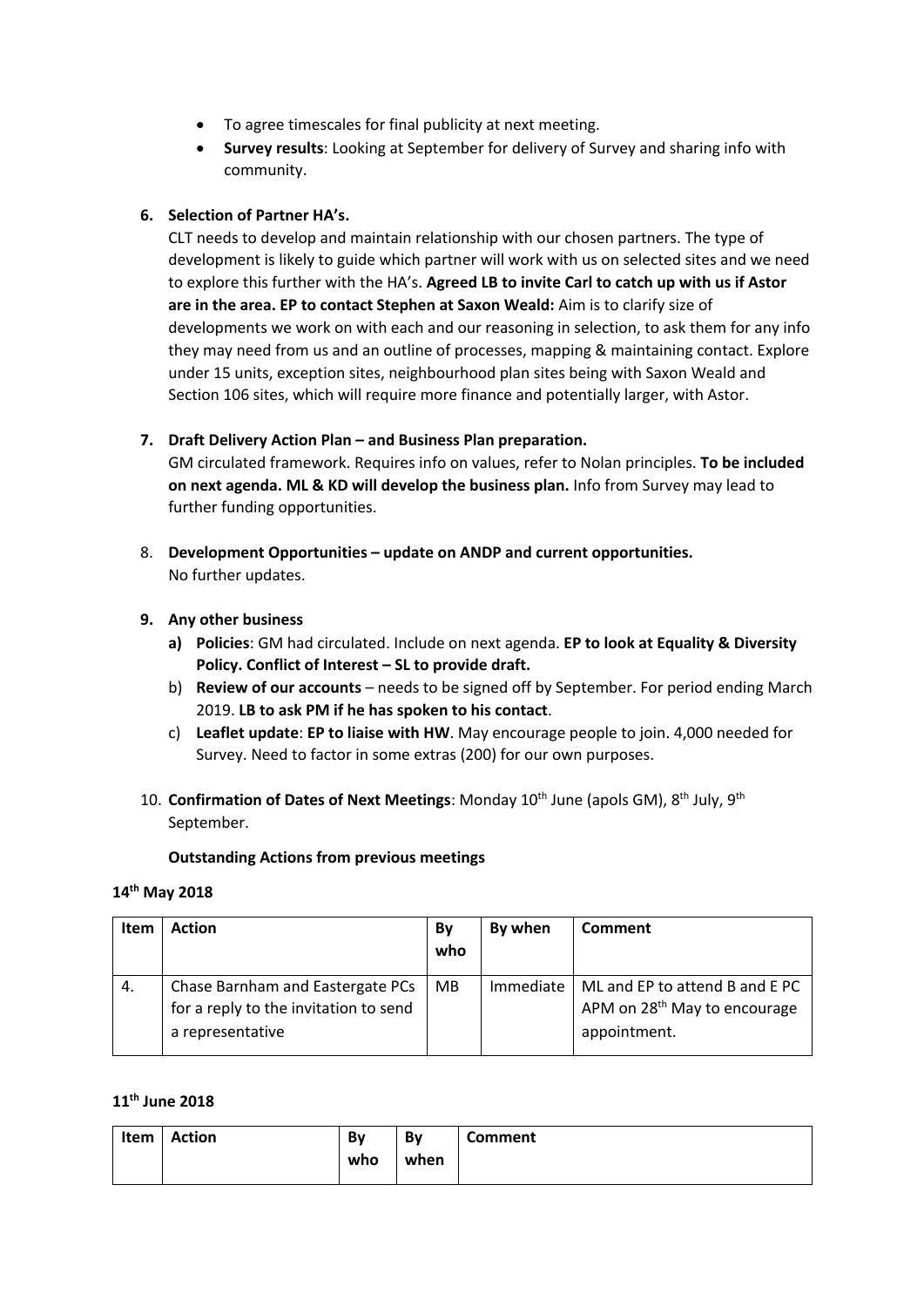|   | SL to provide housing<br>need info for AT staff<br>and clients | SL        | Oct<br>2018 | Ongoing SL to keep chasing                                                                                                                                             |
|---|----------------------------------------------------------------|-----------|-------------|------------------------------------------------------------------------------------------------------------------------------------------------------------------------|
| 8 | <b>HEELA</b> site<br>investigation                             | MW,<br>EP | Oct<br>2018 | ANDP housing policies and sites were selected<br>from HELAA for ANDP review, to be presented<br>to APC 2.4.18. Barnham and Eastergate sites<br>and NDP review unknown. |

# **4th February 2019**

| 2 | Look at draft Communication plan<br>and advise                                         | Hannah<br>Wales |                                             | For May 2019 agenda                                                                  |
|---|----------------------------------------------------------------------------------------|-----------------|---------------------------------------------|--------------------------------------------------------------------------------------|
|   | Membership Policy including voting<br>rights and Board composition to be<br>determined | SG/Board        | <b>March 2019</b>                           | Discussed April 2019.<br>Further discussion at 13 <sup>th</sup><br>May 2019 meeting. |
|   | New contract and letter of<br>understanding with AirS                                  | SG/Board        | <b>March 2019</b><br>deferred April<br>15th | Letter of intent to be sent.                                                         |

## **18th March 2019**

| Item | <b>Action</b>                                                                                                   | By                                   | By                        | <b>Comment</b>                                                                                                                                                                                                                                                                                                                           |
|------|-----------------------------------------------------------------------------------------------------------------|--------------------------------------|---------------------------|------------------------------------------------------------------------------------------------------------------------------------------------------------------------------------------------------------------------------------------------------------------------------------------------------------------------------------------|
|      |                                                                                                                 | who                                  | when                      |                                                                                                                                                                                                                                                                                                                                          |
| 8    | Financial year end<br>and accounting<br>statements to be<br>checked                                             | ML<br>PH                             | April<br>15th             | Audit requirement only required when income<br>exceeds £3 million p.a. With only 4 transactions since<br>Feb 2019, when CLT became registered, it was<br>agreed independent check not yet required, just<br>sign off of excel sheet for transparency. Volunteer to<br>be sought for independent check for March 2020<br>end of fin year. |
| 9    | <b>Housing Need</b><br>Survey - draft<br>covering letter,<br>approvals, print<br>costs of leaflet.<br>Publicity | <b>GM</b><br>LB,<br>SL,<br><b>HW</b> | April<br>$15^{\text{th}}$ | SL to share costs of recent AT mailing. Cover letter<br>discussed. EP and SL to liaise re adjusting and<br>printing membership leaflet. HW to be asked to<br>draft poster. Press release to be issued.                                                                                                                                   |
| 12   | Update to be<br>posted                                                                                          | LB,<br>SL,<br><b>HW</b>              |                           |                                                                                                                                                                                                                                                                                                                                          |